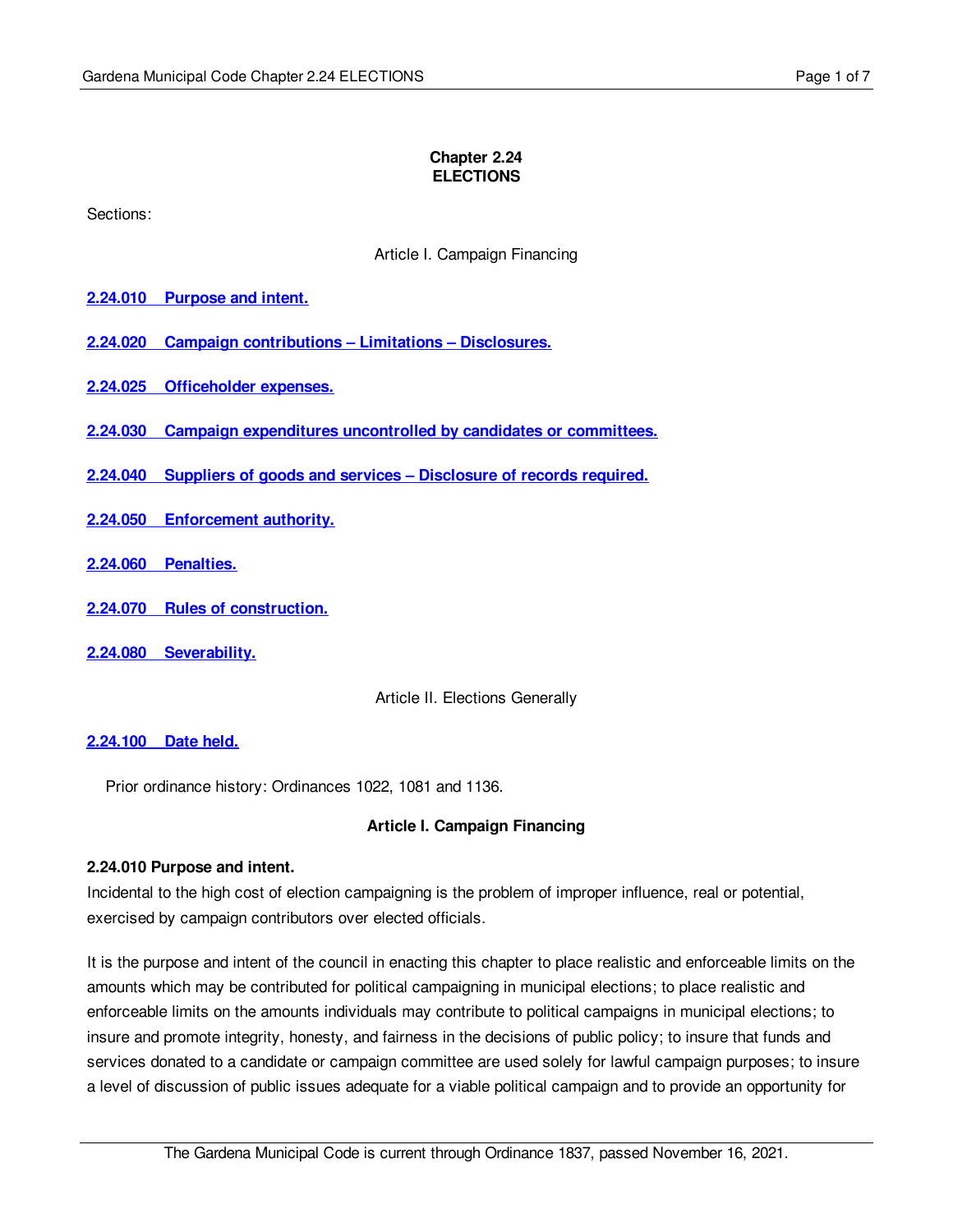all citizens to become candidates for public office unhindered by a need to meet exorbitant campaign costs; to require a full public disclosure of campaign contributions received, the names and addresses of contributors to such campaigns, and the purpose and amounts of expenditures in political campaigns in municipal elections; and to provide for the full and fair enforcement of all the provisions of this chapter.

In seeking to establish such realistic limitations on campaign costs, it is the intent of the council to promote a broader and more open participation by all citizens in the electoral process, and it is in no way intended that such limitations should act to deprive or restrict any citizen in the exercise of his rights guaranteed under the First and Fourteenth Amendments of the United States Constitution.

The council finds, in this regard, that municipal elections constitute municipal affairs and that the reasonable regulation thereof as set forth in this chapter is permitted by Section 22808 of the Elections Code of the state. Further, pursuant to Section 81013 of the Government Code of the state, it is determined that the Political Reform Act of 1974 shall apply to local elections and that the additional requirements imposed by this chapter do not preclude any person from complying with said Act. (Prior code § 4-16.01)

### <span id="page-1-0"></span>**2.24.020 Campaign contributions – Limitations – Disclosures.**

A. Definitions. For purposes of this chapter, the following definitions shall apply:

1. "Contribution" means a payment, a loan, an extension of credit, a forgiveness of a loan, a payment of a loan by a third party, or an enforceable promise to make a payment, except to the extent that full and adequate consideration is received, unless it is clear from the surrounding circumstances that it is not made for political purposes. An expenditure made at the behest of a candidate, committee, or elected officer is a contribution to the candidate, committee, or elected officer, unless full and adequate consideration is received for making the expenditure.

The term "contribution" includes the purchase of tickets for events such as dinners, luncheons, rallies, and similar fund-raising events; the granting of discounts or rebates not extended to the public generally or the granting of discounts or rebates by television and radio stations and newspapers not extended on an equal basis to all candidates for the same office; and the payment of compensation by any person for the personal services or expenses of any other person if such services are rendered or expenses incurred on behalf of a candidate or committee without the payment of full and adequate consideration.

The term "contribution" further includes any transfer of anything of value received by a committee from another committee.

The term "contribution" does not include amounts received pursuant to an enforceable promise to the extent such amounts have been previously reported as a contribution. However, the fact that such amounts have been received shall be indicated in the appropriate campaign statement.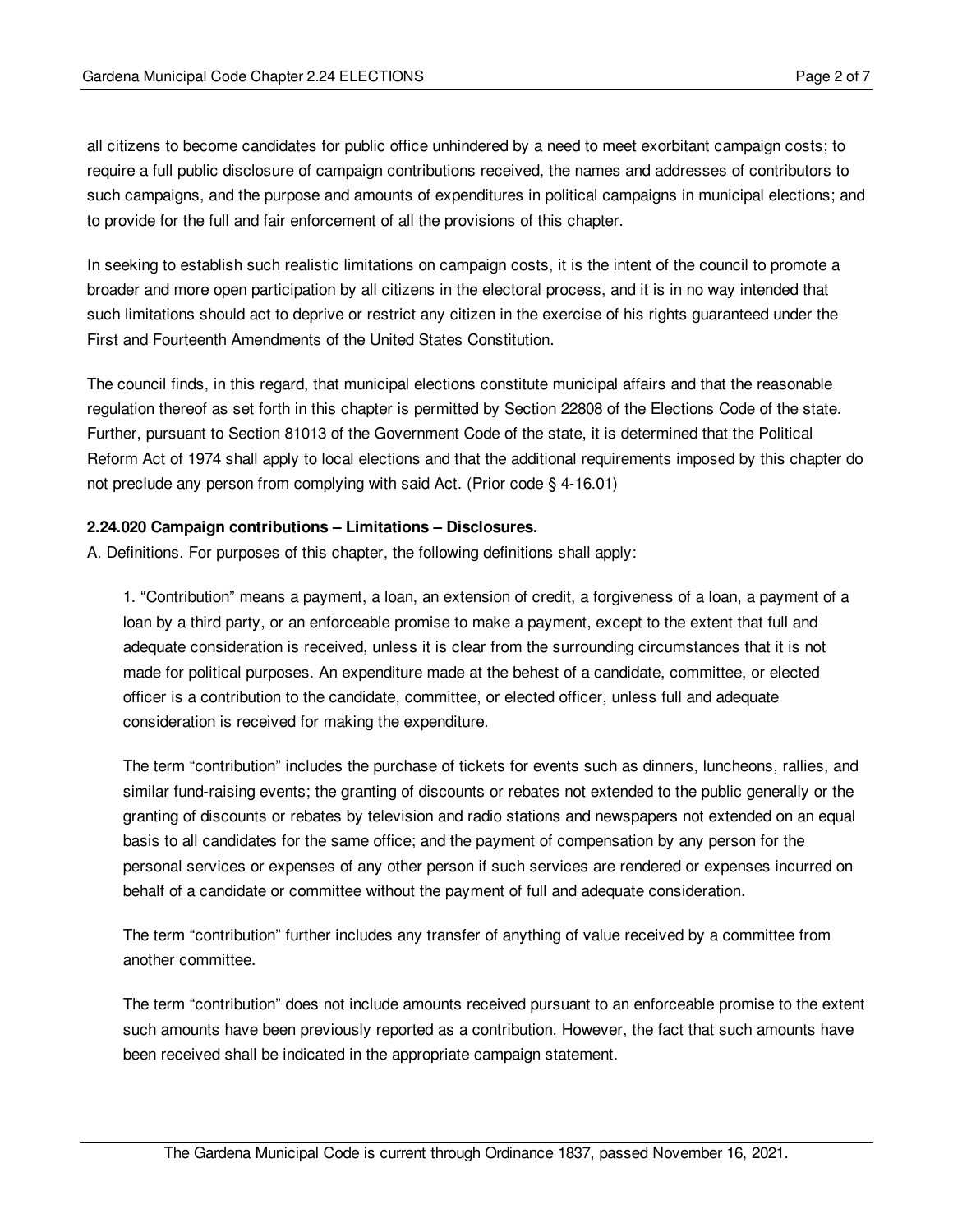Notwithstanding the foregoing definition of "contribution," the term does not include volunteer personal services or payments made by any individual for his own travel expenses if such payments are made voluntarily without any understanding or agreement that they shall be directly or indirectly repaid to him.

A loan or extension of credit shall be considered a contribution from the maker and guarantor of the loan and shall be subject to the contribution limitations of this chapter except that such limitations shall not apply to loans or extensions of credit made to the candidate by a commercial lending institution in the lender's regular course of business on terms available to members of the general public for which the candidate is personally liable.

2. "Election campaign" shall commence at the time a statement of intention to be a candidate is filed with the California Fair Political Practices Commission. A copy of the statement shall be filed with the city clerk at the time it is filed with the commission and all limitations on contributions shall apply from that date.

3. Person Defined. For the purpose of this section, "person" shall mean an individual, proprietorship, firm, partnership, joint venture, syndicate, business trust, company, corporation, association, committee, or any other organization or group of persons acting in concert.

B. Limitation on Contributions by Persons.

1. For all election campaign accounts for elections through and including the March, 1999 election, no person shall make, and no candidate for elective office in the city, or campaign treasurer, shall solicit or accept any contribution or loan which would cause the total amount contributed or loaned by that person to that candidate, including contributions or loans to all committees controlled by that candidate, with respect to a single election to exceed five hundred dollars. For all election campaign accounts for elections commencing with the March, 2001 election, no person shall make, and no candidate for elective office in the city, or campaign treasurer, shall solicit or accept any contribution or loan which would cause the total amount contributed or loaned by that person to that candidate, including contributions or loans to all committees controlled by that candidate, with respect to a single election to exceed one thousand dollars.

2. The provisions of this section shall not apply to a candidate's contribution of his or her personal funds to his or her own campaign contribution account.

C. Anonymous Contributions by Individuals. No person shall make and no candidate or committee shall solicit or accept, any anonymous contribution which will cause the total amount of anonymous contributions by such person with respect to a single election to be fifty dollars or more.

Any anonymous contribution of fifty dollars or more shall not be kept by the intended recipient but instead shall be promptly paid to the treasurer of the city for deposit in the General Fund of the city to be used for the purpose of defraying the costs of elections borne by the city and shall not be used to benefit any candidate or committee.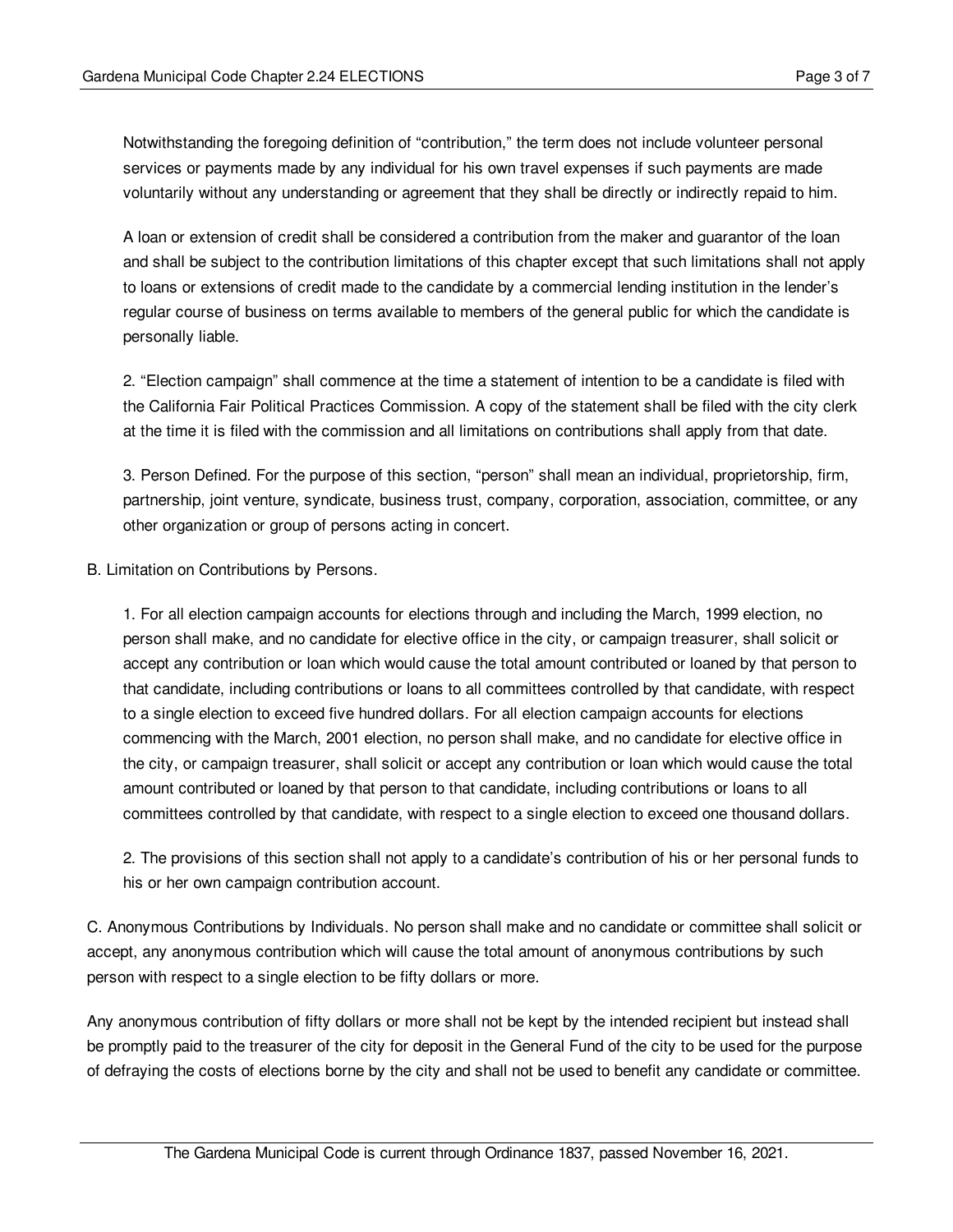D. Total Anonymous Contributions. Total anonymous contributions to a candidate or committee which exceed in the aggregate five hundred dollars with respect to a single election shall not be used by the candidate or the committee of the candidate for whom they were intended. Total anonymous contributions exceeding five hundred dollars shall be placed in the General Fund of the city within one business day after the reporting date, and shall be earmarked and used for the purpose of defraying the costs of elections borne by the city, and shall not be used to benefit any candidate or committee.

E. Contributions Made on Behalf of Another. No person shall make a contribution on behalf of another, or while acting as the intermediary or agent of another, without disclosing to the recipient of the contribution both the person's, intermediary's, or agent's own full name and street address, occupation and the name of the person's, intermediary's or agent's employer, if any, or the person's, intermediary's or agent's principal place of business if the person, intermediary, or agent is self-employed; the recipient of the contribution shall also be made aware of the full name and street address and occupation and the name of the employer, if any, or principal place of business, if self-employed, of the actual contributor.

F. Assumed Name Contributions. No contribution shall be made, directly or indirectly, by any person or combination of persons acting jointly in a name other than the name by which they are identified for legal purposes, nor in the name of another person or combination of persons. No person shall make a contribution in his or its name of anything belonging to another person or received from another person on the condition that it be used as a contribution. Upon discovery by a candidate, or his campaign treasurer or committee, that a contribution has been received in violation of this subsection, the amount received in violation of this subsection shall be promptly paid from available campaign funds to the treasurer of the city for deposit in the General Fund of the city, and shall be earmarked to be used for the purpose of defraying the costs of elections borne by the city, and shall not be used to benefit any candidate or committee.

G. Disclosure. The full name, complete mailing address, and occupation, if any, of any person who has made a campaign contribution of one hundred dollars or more shall be reported by the candidate, or treasurer if made to a committee on the campaign disclosure statement filed with city clerk.

H. Contributions by City Contractors.

1. No person who contracts with the city, either for the rendition of personal services or for the furnishing of any material, supplies, or equipment to the city, or for selling any land or building to the city, directly or indirectly, shall make any contribution to a candidate or committee at any time between the commencement of negotiations for and during (1) the completion of the performance under, or (2) the termination of negotiations for such contract or the furnishing of material, supplies, equipment, land, or building, whichever occurs later.

2. No candidate, agent for a candidate, committee, or agent for a committee shall knowingly solicit any contribution from any person prohibited by subdivision (1) of this subsection from making such a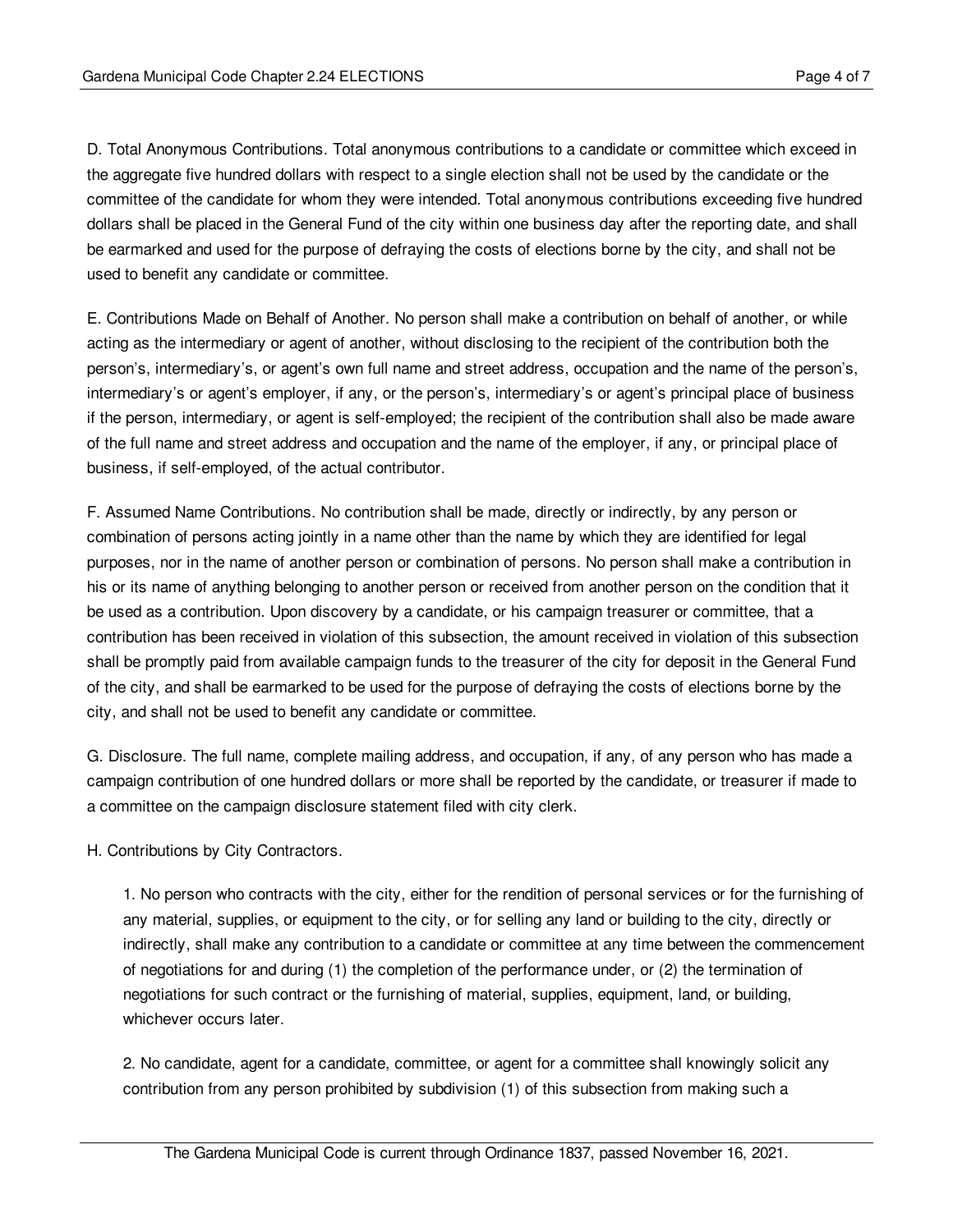contribution.

3. This subsection shall not apply to persons contracting with the city whose contracts do not require the approval of the city council.

I. Fund-raising Events. In the event a candidate or committee desires to have a campaign fund-raising event of any kind directly connected with a campaign for public office, then in that connection the candidate or committee shall file a statement showing the gross income from such event, and the costs of the event shall be deducted from the gross receipts, and the net figure shall apply to the sums which by this chapter are permitted to be expended.

J. Violations. Any violation of the provisions of this section shall be subject to the same enforcement provisions set forth in Sections 91000 through 91014 of the Government Code of the state, which sections are incorporated by reference. (Ord. 1593 § 1, 2000; Ord. 1581 § 2, 1999; prior code § 4-16.02)

# <span id="page-4-0"></span>**2.24.025 Officeholder expenses.**

A. No person shall make, and no officeholder or treasurer shall solicit or accept any contribution or loan which would cause the total amount contributed or loaned by that person to that officeholder, including contributions and loans to all committees controlled by that officeholder, with respect to a single term of office, to exceed five hundred dollars. This amount is in addition to the one thousand dollars allowed per election pursuant to Section  $2.24.020(B)$  $2.24.020(B)$ .

B. Contributions may be made, solicited and accepted pursuant to this section from the time an officeholder is sworn in through and including the date that the officeholder leaves office.

C. Any contributions received pursuant to this section shall be kept in a separate fund within the officeholder's campaign account until such time as state law is amended by statute or court decision to allow or require separate officeholder accounts, in which case this section shall be deemed to require separate officeholder accounts.

D. Any funds received pursuant to this section may be used for any purpose authorized by the State Political Reform Act for campaign funds, with the exception that such funds may not be used as campaign funds for any future city election or to repay campaign debts of any prior city election, including the election for which the officeholder currently holds office.

E. Any funds which have been contributed pursuant to this section which remain in the account the day after the officeholder leaves office may be used for any purpose for which surplus campaign funds may be used under the State Political Reform Act, with the exception that such funds may not be used to repay the campaign debts of any prior city election, including the election for which the officeholder currently holds office.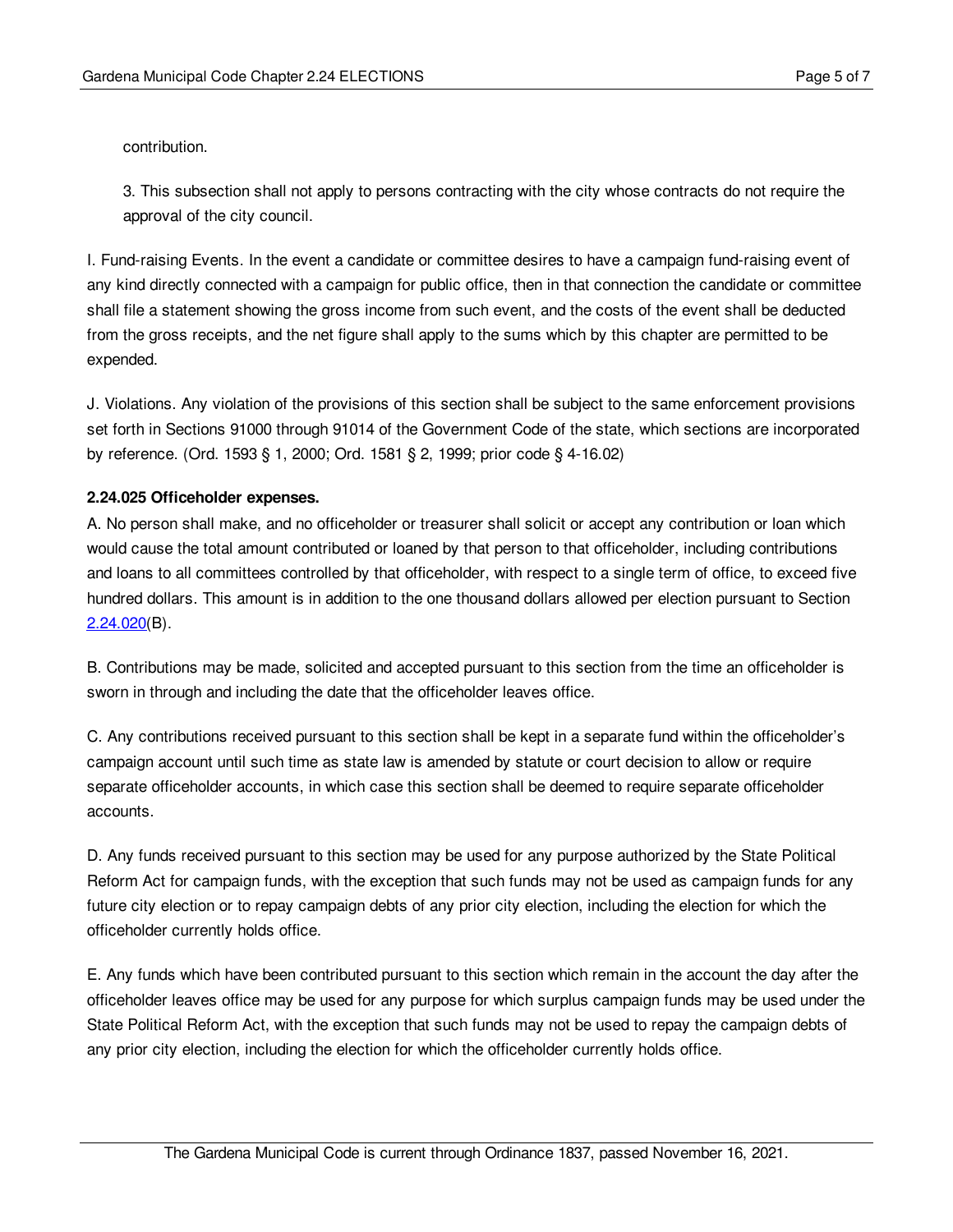F. The provisions of this section shall not apply to an officeholder's contribution of his or her personal funds to his or her own officeholder fund.

G. The definitions contained within Section [2.24.020](#page-1-0)(A) and the provisions of Section 2.24.020, subsections C through J, shall apply to officeholder contributions as well as to campaign contributions and the term "candidate" used in such sections shall mean "officeholder" for purposes of this Section [2.24.025](#page-4-0). (Ord. 1581 § 3, 1999)

### <span id="page-5-0"></span>**2.24.030 Campaign expenditures uncontrolled by candidates or committees.**

Persons or organizations not subject to the control of a candidate but who make expenditures for or against a candidate shall indicate clearly on any material published, displayed, or broadcast that it was not authorized by a candidate when such expenditures in whole or in part would have been covered by the provisions of this chapter if they were subject to the control of a candidate. Such persons or organizations shall comply with all the filing requirements imposed on candidates and committees by this chapter. (Prior code § 4-16.03)

# <span id="page-5-1"></span>**2.24.040 Suppliers of goods and services – Disclosure of records required.**

No person who supplies goods or services, or both goods and services, to a candidate or committee for use in connection with the campaign of the candidate or for or against a measure shall refuse knowingly to divulge or disclose to the enforcement authority his record of any expenditures made by the candidate or committee in payment for such goods or services, or both. (Prior code § 4-16.04)

### <span id="page-5-2"></span>**2.24.050 Enforcement authority.**

For the purposes of this chapter, "enforcement authority" means the district attorney of the county and/or the Attorney General of the state for all civil and criminal enforcement. (Prior code § 4-16.05)

# <span id="page-5-3"></span>**2.24.060 Penalties.**

All penalties prescribed by the Political Reform Act of 1974 shall apply to the provisions of this chapter. (Prior code § 4-16.06)

### <span id="page-5-4"></span>**2.24.070 Rules of construction.**

The provisions of this chapter shall be construed liberally in order to accomplish the purposes of this chapter. (Prior code § 4-16.07)

### <span id="page-5-5"></span>**2.24.080 Severability.**

If any provision of this chapter, or the application thereof to any person or circumstance, is held invalid, the validity of the remainder of the chapter and applicability of such provisions to other persons and circumstances shall not be affected thereby. (Prior code § 4-16.08)

# **Article II. Elections Generally**

# <span id="page-5-6"></span>**2.24.100 Date held.**

Pursuant to the California Elections Code, and commencing with the 2022 statewide primary election, the date of